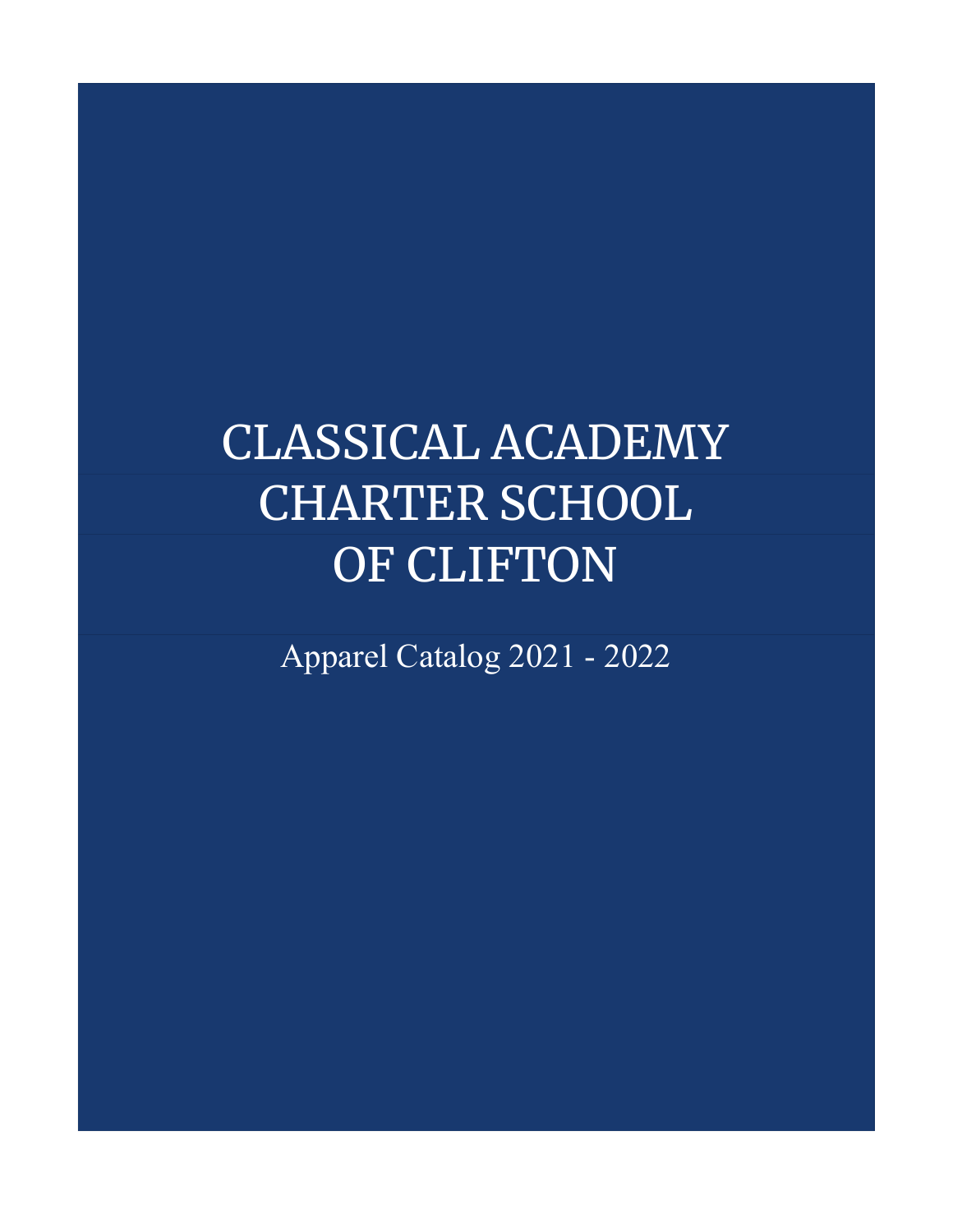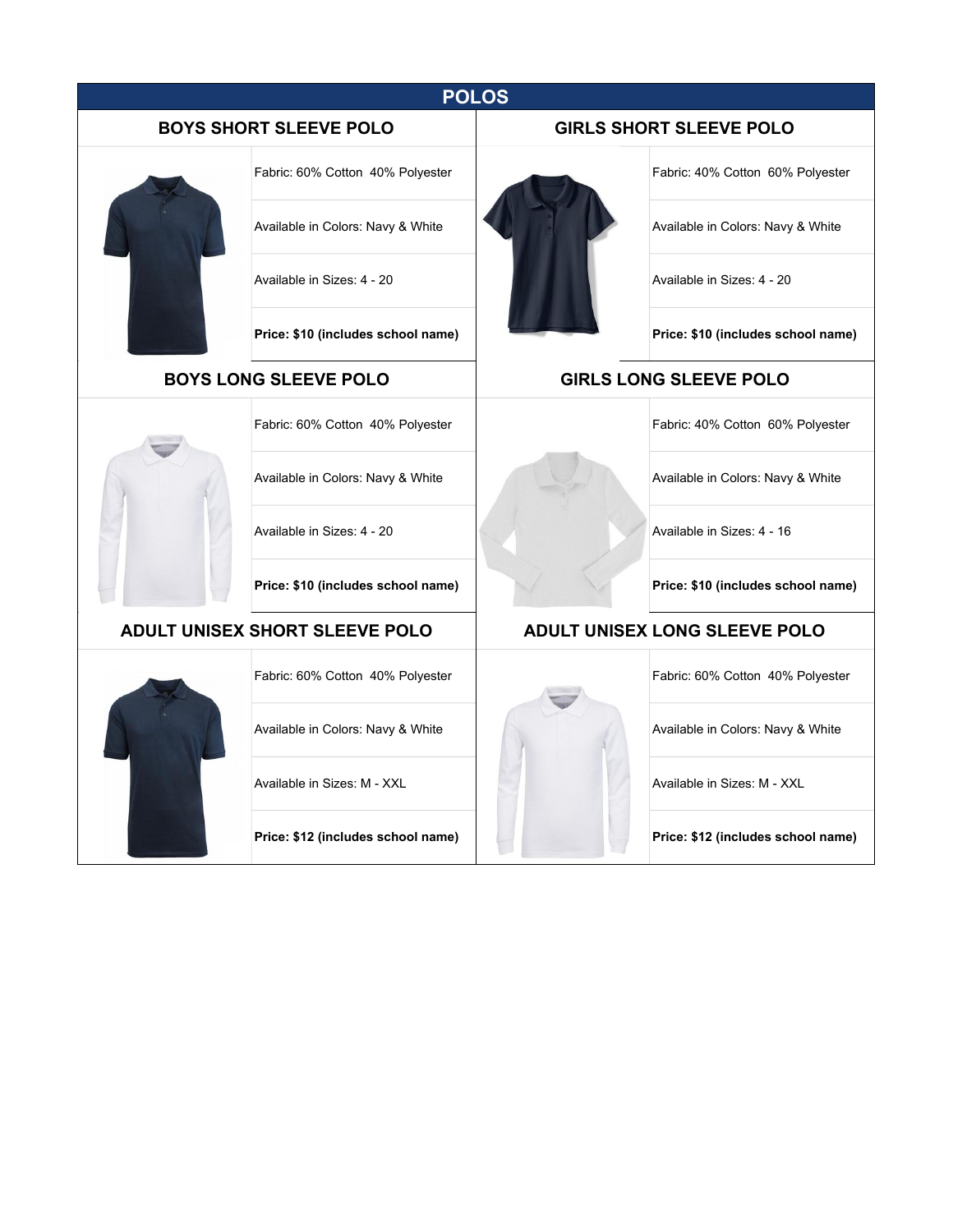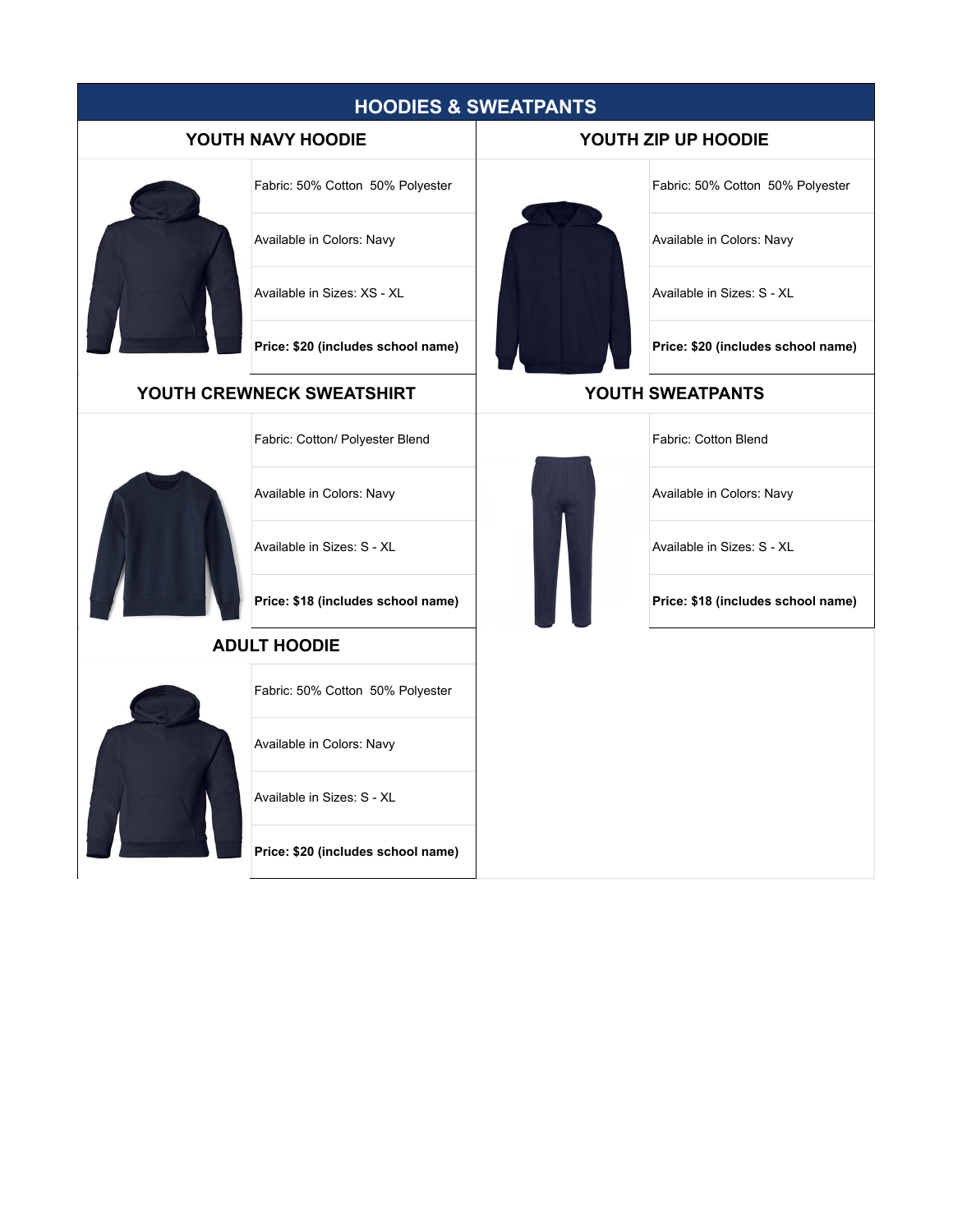| <b>PANTS, SHORTS, SKIRTS &amp; SKORTS</b> |                                           |                               |                                                                  |  |  |
|-------------------------------------------|-------------------------------------------|-------------------------------|------------------------------------------------------------------|--|--|
| <b>BOY'S PANTS</b>                        |                                           | <b>GIRL'S PANTS</b>           |                                                                  |  |  |
|                                           | Fabric: 60% Cotton 40% Polyester          |                               | Fabric: 60% Cotton 40% Polyester                                 |  |  |
|                                           | Available in Colors: Navy                 |                               | Available in Colors: Navy                                        |  |  |
|                                           | Available in Sizes: 4 - 20                |                               | Available in Sizes: 4 - 16                                       |  |  |
|                                           | <b>Price: \$10</b>                        |                               | <b>Price: \$10</b>                                               |  |  |
| <b>BOY'S SHORTS</b>                       |                                           | <b>GIRL'S SHORTS</b>          |                                                                  |  |  |
|                                           | Fabric: 60% Cotton 40% Polyester          |                               | Fabric: 60% Cotton 40% Polyester                                 |  |  |
|                                           | Available in Colors: Navy                 |                               | Available in Colors: Navy                                        |  |  |
|                                           | Available in Sizes: 4 - 20                |                               | Available in Sizes: 4 - 20                                       |  |  |
|                                           | <b>Price: \$10</b>                        |                               | <b>Price: \$10</b>                                               |  |  |
|                                           | <b>GIRL'S PLEATED SKIRT</b>               | <b>GIRL'S SKORT</b>           |                                                                  |  |  |
|                                           | Fabric: 100% Polyester                    |                               | Fabric: 100% Polyester                                           |  |  |
|                                           | Available in Colors: Navy                 |                               | Available in Colors: Navy                                        |  |  |
|                                           | Available in Sizes: 4 - 20                |                               | Available in Sizes: 4 - 20                                       |  |  |
|                                           | <b>Price: \$10</b>                        |                               | <b>Price: \$10</b>                                               |  |  |
|                                           | <b>MEN'S PANTS</b>                        | <b>WOMEN'S PANTS</b>          |                                                                  |  |  |
|                                           | Fabric: 60% Cotton 40% Polyester          |                               | Fabric: 98% Cotton 2% Spandex                                    |  |  |
|                                           | Available in Colors: Navy                 |                               | Available in Colors: Navy                                        |  |  |
|                                           | Available in Sizes: W 28"-54" L 30" & 32" |                               | Available in Sizes: 1/2 - 15/16<br>Plus Sizes Available: 16 - 24 |  |  |
|                                           | <b>Price: \$15</b>                        |                               | <b>Price: \$15</b>                                               |  |  |
| <b>MEN'S SHORTS</b>                       |                                           | <b>WOMEN'S BERMUDA SHORTS</b> |                                                                  |  |  |
|                                           | Fabric: 60% Cotton 40% Polyester          |                               | Fabric: 98% Cotton 2% Spandex                                    |  |  |
|                                           | Available in Colors: Navy                 |                               | Available in Colors: Navy                                        |  |  |
|                                           | Available in Sizes: W 30" - 42"           |                               | Available in Sizes: 1/2 - 15/16<br>Plus Sizes Available: 16 - 24 |  |  |
|                                           | <b>Price: \$15</b>                        |                               | <b>Price: \$15</b>                                               |  |  |